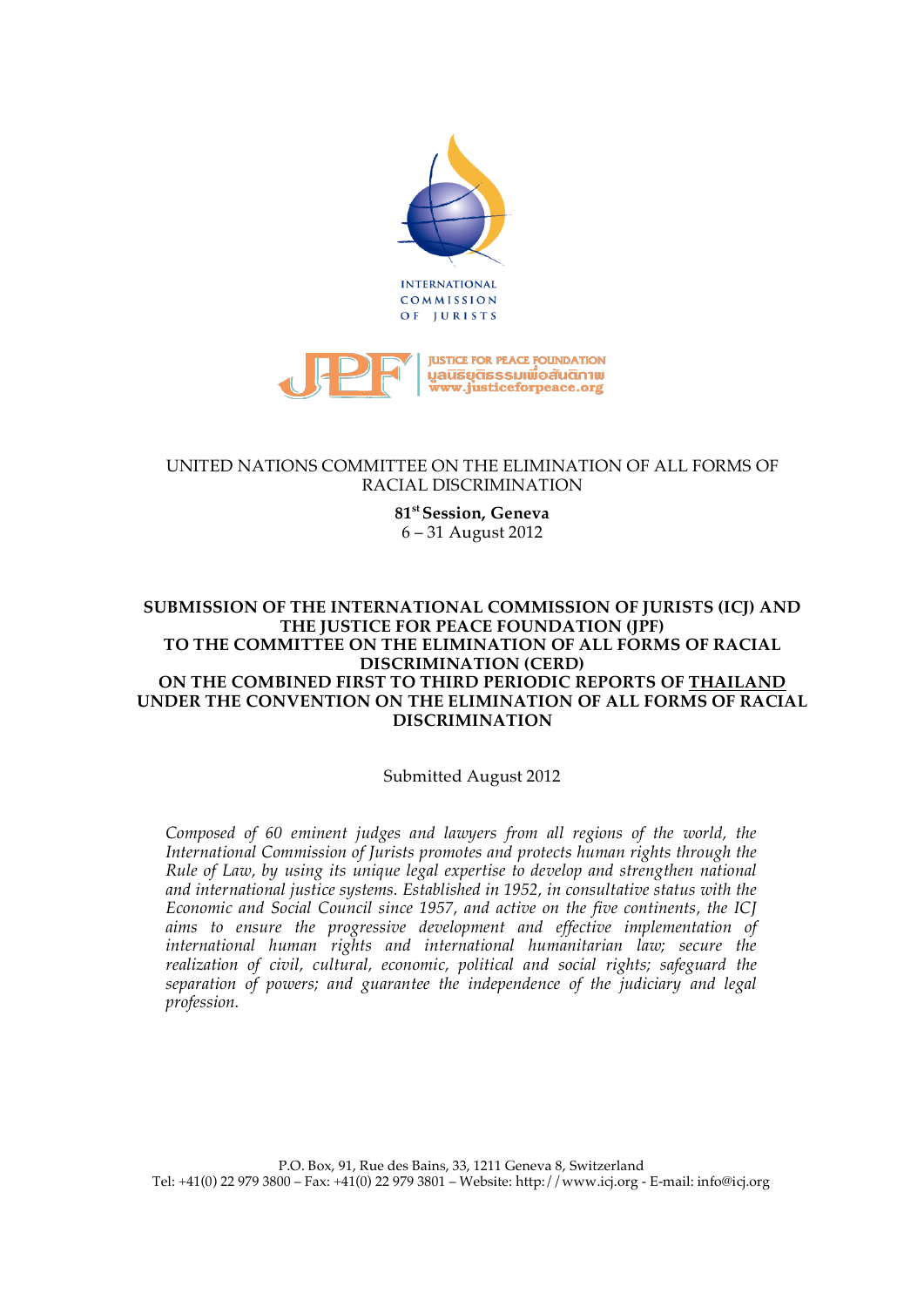#### **ICJ AND JPF SUBMISSION TO THE COMMITTEE ON THE ELIMINATION OF ALL FORMS OF RACIAL DISCRIMINATION ON THE COMBINED FIRST TO THIRD PERIODIC REPORTS OF THAILAND**

The International Commission of Jurists (ICJ) and the Justice for Peace Foundation (JPF) welcome the opportunity to submit their comments to the Committee on the Elimination of all forms of Racial Discrimination (CERD, the Committee) in relation to the Committee's consideration of the combined first to third periodic reports of Thailand, submitted under article 9 of the Convention on the Elimination of all forms of Racial Discrimination (the Convention). In this submission, attention is paid to obstacles to justice which arise for certain groups of women in Thailand in the context of: (1) immigration laws and regulations affecting migrants from Burma/Myanmar, Cambodia and Laos; (2) the operation of plural justice systems in camps for displaced persons from Burma/Myanmar; and (3) the operation of formal and informal plural justice systems for Malayu Muslims in the Southern Border Provinces.

#### **INTRODUCTION**

Over the past decade, Thailand has taken a range of important and commendable steps to improve the ability of women to enjoy and exercise their rights on the basis of equality and free from discrimination. These have included measures intended to improve women's access to appropriate legal protection and remedy and reparation for a variety of human rights violations and abuses, including sexual and gender-based violence. Examples include the enactment of dedicated domestic violence legislation, improved criminal law provisions dealing with sexual violence, and Constitutional guarantees protecting women's rights in the context of criminal proceedings and cases of sexual violence.

Despite strong Constitutional guarantees of equality and non-discrimination, a range of factors appear to frequently undermine effective access to these protective and remedial avenues in practice by women from certain ethnic minorities and migrant communities. This exposes them to multiple and intersecting forms of discrimination and often results in a denial of their human rights in contravention of Convention and general international human rights law. Indeed as the Committee has underlined, "racial discrimination does not always affect women and men equally or in the same way. There are circumstances in which racial discrimination … affects women in a different way, or to a different degree than men. Such racial discrimination will often escape detection if there is no explicit recognition or acknowledgement of the different life experiences of women and men, in areas of both public and private life."<sup>1</sup> Similar statements have also been made by other international monitoring bodies.<sup>2</sup>

This submission is intended to provide the Committee with a brief summary of some of these issues. It particularly relates to the obligations on States Parties deriving from Articles 5(a) and (b) of the Convention. It is drawn from the forthcoming *ICJ & JPF Report on Women's Access to Justice in Thailand: Identifying the Obstacles and Need for Change.* That report synthesizes the results of a year-long process of research and consultation by the ICJ and JPF

<sup>&</sup>lt;u>!</u><br>! CEPD Coneral Pecommondation Y <sup>1</sup> CERD, General Recommendation XXV, Gender Related Dimensions of Racial Discrimination, 2000, Para. 1  $^2$  Eqr. overmale CESCR, has highlighted that "come individuals or groups of individuals face discrimination

<sup>&</sup>lt;sup>2</sup> For example CESCR has highlighted that "some individuals or groups of individuals face discrimination on more than one of the prohibited grounds, for example women belonging to an ethnic or religious minority. Such cumulative discrimination has a unique and specific impact on individuals and merits particular consideration and remedying" CESCR General Comment No. 20, Para. 17. CEDAW has held that "certain groups of women in addition to suffering from discrimination directed against them as women, may also suffer from multiple forms of discrimination based on additional grounds such as race, ethnic or religious identity, disability, age, class, case or other factors." CEDAW General Recommendation No. 25, Para.12. 77. Similarly the Human Rights Committee has noted that discrimination against women is often intertwined with discrimination on other grounds such as race, colour, language, religion, political or other opinion, national or social origin, property, birth or other status, HRC General Comment No. 28, Para. 30.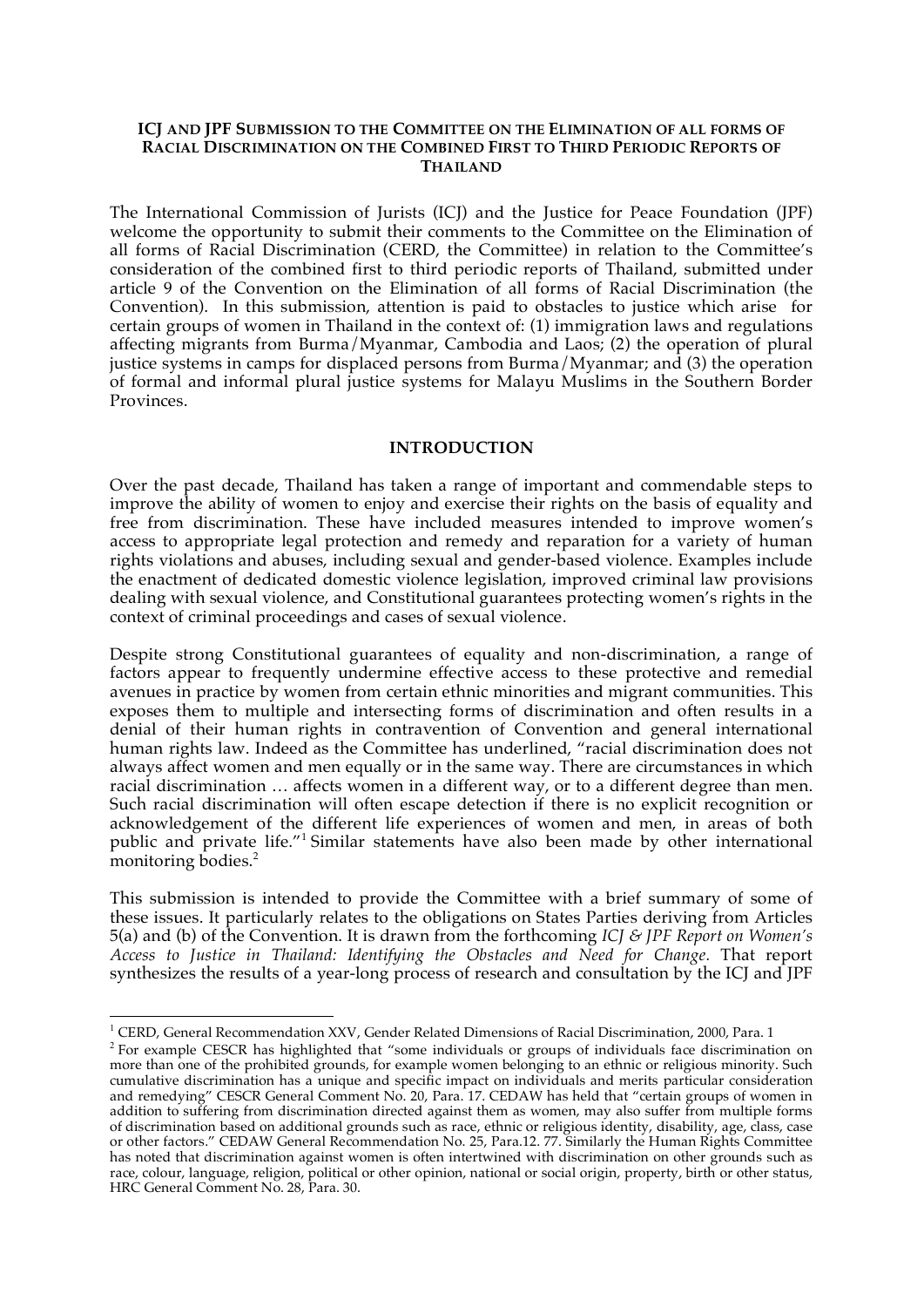exploring normative and practical obstacles to justice that women in Thailand, including women from migrant communities and ethnic minorities, continue to face.

## **I. ARTICLES 5(A) AND 5 (B) CERD: IMMIGRATION LAWS AND REGULATIONS AFFECTING MIGRANTS FROM BURMA/MYANMAR, CAMBODIA AND LAOS**

A great number of migrants in Thailand are from neighbouring countries, and specifically Burma/Myanmar, Cambodia and Laos. Many of these are low-wage migrant workers who are documented under Government registration, nationality verification or imported worker schemes for migrant workers.<sup>3</sup> Many also remain undocumented, without legal status to reside or work in Thailand. ICJ and JPF research and consultation indicates that, whatever their status, in practice a range of hurdles typically combine to limit the ability of migrant workers from these countries to seek legal protection or remedy and reparation when they face human rights abuses and violations. These barriers impact women from these communities in a number of specific ways.

## Undocumented Women Migrants: A Climate of Impunity:

According to Thai immigration law, undocumented migrants brought to the attention of the authorities should be arrested and deported.<sup>4</sup> Except in trafficking cases the terms of the law do not specify that undocumented migrants who have faced human rights abuses in Thailand may be enabled to remain, even for the duration of relevant legal proceedings or investigations.<sup>5</sup> ICJ and JPF research and consultations indicate that, due to fears of arrest and/or deportation, many undocumented women migrants in Thailand simply may not seek legal protection, or remedy and reparation in relation to the gendered rights abuses and violations they face, including for example equality rights infringements, sexual violence and harassment or domestic violence. Those consulted by the ICJ and JPF indicated that although undocumented migrant women who have faced abuses often wish to seek remedy and reparation and the accountability of the perpetrators, they do not consider that they can approach the relevant authorities without risking arrest and deportation. In the rare cases where undocumented women migrants do seek help or make a complaint, it appears they may often be arrested and deported, or released following the payment of a bribe. Priority may often be given to the application of immigration law above and beyond laws on rights protection and access to justice. Meanwhile, in those few cases where, despite a woman's deportation the human rights abuse does become the subject of legal proceedings, in the experience of those consulted by the ICJ and JPF, the case will often end in settlement due to the length of the process and the difficulties the woman will face in travelling back to Thailand to give evidence.

As a consequence of these obstacles, the prevailing view that emerged from ICJ and JPF research and consultations is that gender-based violence and equality rights abuses against undocumented women migrants regularly remain unpunished and may therefore be perpetrated with impunity. As a number of organizations have documented, this places undocumented women migrants in an extremely precarious situation, continuously at risk of serious violence and human rights abuses. $6 \text{ In }$  the words of one organization working extensively with migrant communities, many live "in a constant state of insecurity in all

!!!!!!!!!!!!!!!!!!!!!!!!!!!!!!!!!!!!!!!!!!!!!!!!!!!!!!!

<sup>&</sup>lt;sup>3</sup> Thailand Migration Report 2011, IOM Thailand.

<sup>4</sup> Immigration Act B.E.2522 (1979), Section 54. 5 The Anti Trafficking in Persons Act B.E 2551 (2008), Section 37. Section 17 of the Immigration Act B.E.2522 (1979) does specify that the Government may decide on exceptions to the Immigration Act, allowing a migrant or group of migrants to remain in Thailand.

<sup>6</sup> For comprehensive analysis, overview and testimonies see: *Stepping Into the Light*, Report on Women Migrant Workers, Migrants Assistance Programme (MAP) (advance copy shared with ICJ & JPF). See also Human Rights Watch, *From the Tiger to the Crocodile: Abuse of Migrant Workers in Thailand*, 2010.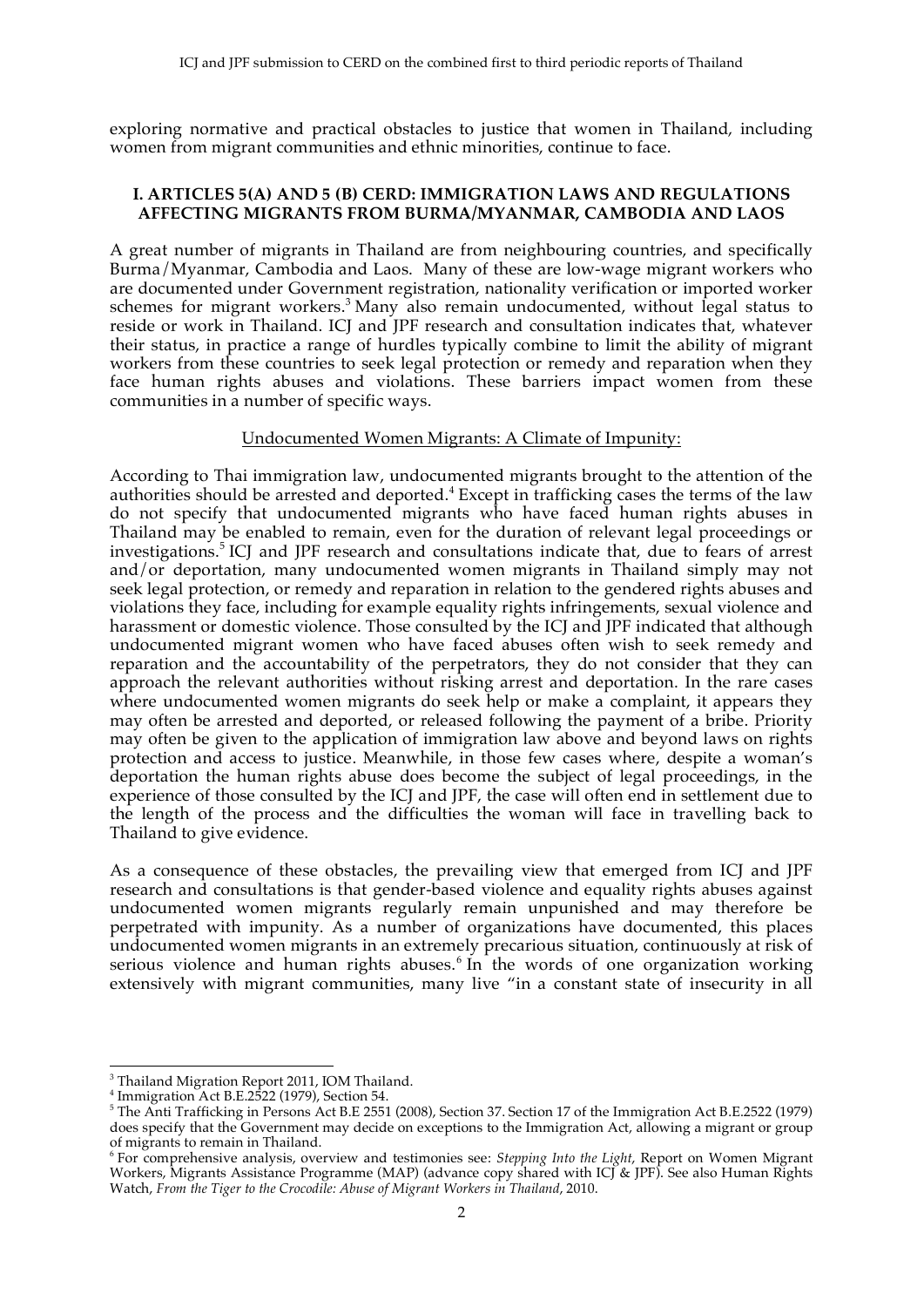aspects of their lives: in public spaces, in the workplace, and in the home".<sup>7</sup>

### Documented Women Migrants:

Unlike undocumented migrants, migrant women workers from Burma/Myanmar, Cambodia and Laos – who are legally working in Thailand – will not necessarily be at risk of arrest and deportation upon contact with officials. However, it appears that in practice a number of other official requirements, related to their status as migrant workers, limit the extent to which they will seek legal protection and remedies. For example, their legal status will often be linked to their employer and regulations do not allow for a change of employer, except in a small number of situations.<sup>8</sup> Meanwhile, recently introduced systems assign migrant workers to a particular category and nature of work on registration and do not permit movement to another sector, or even type of work within the same sector or for the same employer.<sup>9</sup> In addition, in certain instances migrant workers are prohibited from travelling outside a specific province.10 As a result of these restrictions, migrant women facing gender-based violence at home or in the workplace may simply be unable to physically leave abusive situations without breaching the terms of their work permit and thereby losing legal status and becoming undocumented. Meanwhile, many women who do leave abusive situations and therefore breach the terms of their work permit may not subsequently seek legal assistance, remedy and reparation or the accountability of the perpetrators due to fears of arrest and deportation.

## Recommendations:

The ICJ and JPF call on the Committee to urge the Government of Thailand to:

*i) Initiate a process to identify and thereafter implement effective legal measures to ensure that migrants' immigration status in Thailand does not continue to impede access to legal protection and remedies when they face human rights abuses in Thailand. This process should involve significant consultation with civil society organizations and representatives of migrant communities as well as recourse to*  best practice models and experience sharing with experts from relevant countries. It *should specifically address the legal protections and remedies, among others, available under the Domestic Violence Victim Protection Act, the Penal Code, the Labour Protection Act and any new gender equality legislation that is adopted.*

*Effective measures may include:*

• *The short-term establishment of legal 'firewalls' between immigration law enforcement and rights protection mechanisms. This would involve ensuring through relevant safeguards, including law reform, Ministerial Regulations and other Government orders and directives, that where a woman reports or seeks protection in relation to instances of gender-based violence her immigration status will not come under scrutiny by officials and authorities and she will not be subject to arrest or deportation. Section 17 of the Immigration Act clearly enables the establishment of* 

<sup>!!!!!!!!!!!!!!!!!!!!!!!!!!!!!!!!!!!!!!!!!!!!!!!!!!!!!!!</sup> <sup>7</sup> *Stepping Into the Light*, Report on Women Migrant Workers, Migrants Assistance Programme, p. 82 (advance copy shared with ICJ & JPF). See also Human Rights Watch, From the Tiger to the Crocodile: Abuse of Migrant Workers in Thailand, 2010.

<sup>&</sup>lt;sup>8</sup> Alien Work Act B.E. 2551 (2008), Section 26; Handbook for Employers on Migrant Registration B.E.2554 (2011), Conditions and Responsibilities of Employer Page 30, Ministry of Labor. An exception to the prohibition on changing employers specifies that where making a complaint against the employer migrants will not lose legal status or face arrest and deportation if they find a new employer within seven days. However ICJ & JPF research and consultations indicate that this may not always increase the extent to which migrant workers are willing to make complaints and pursue remedies, reparation and accountability in cases of workplace abuse by their employers, because in practice it can be very difficult to find a new employer within the designated period.  $^9$  Alien Work Act B.E. 2551 (2008), Section 26.

<sup>&</sup>lt;sup>10</sup> Interior Ministerial Declaration (issued by the Cabinet Resolution 26 April B.E.2554 (2011)) 25 May B.E.2554 (2011), Section 4(3), allowing some migrant workers to travel in particular cases.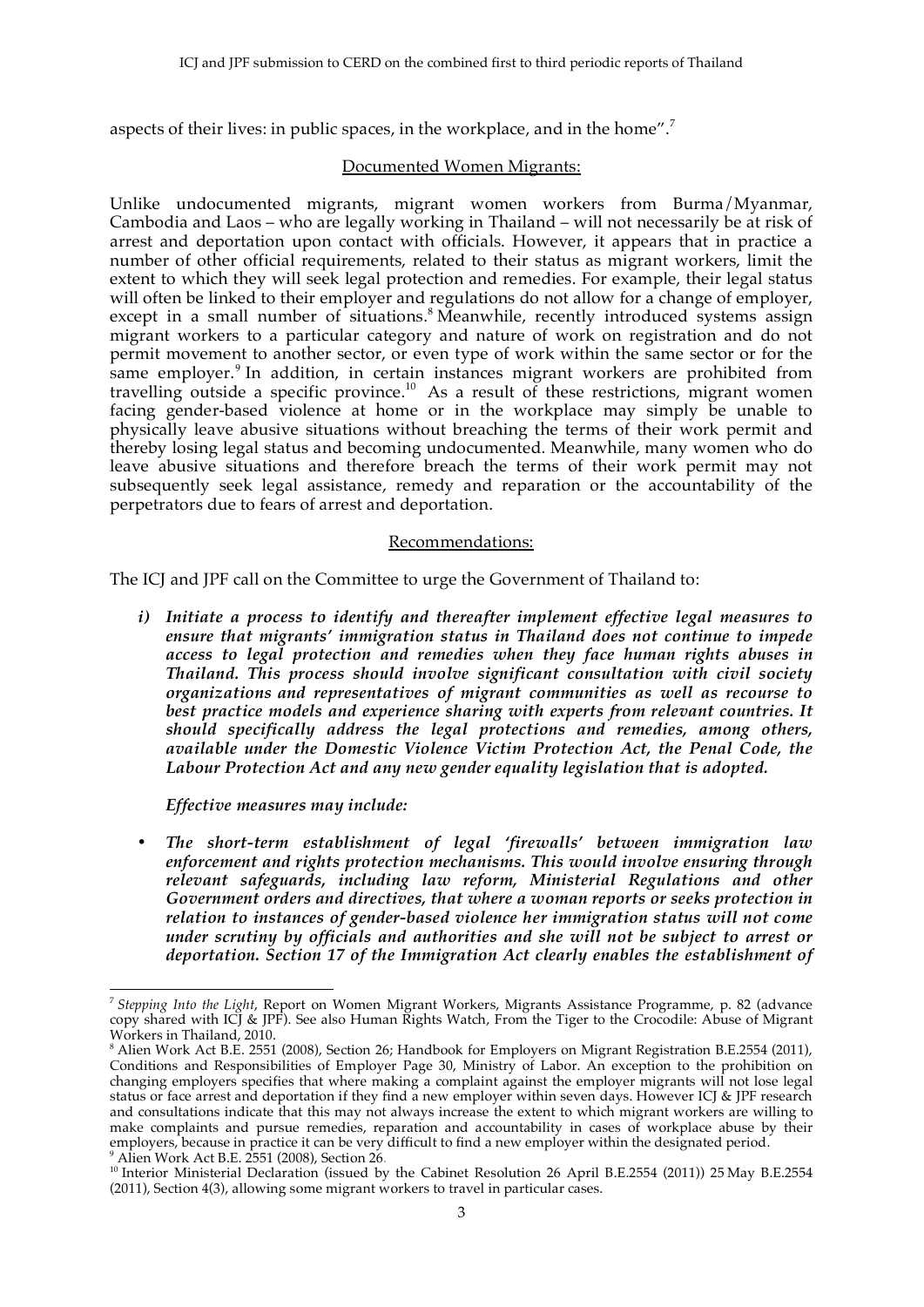*such exceptions.*

- *The introduction of provisions into legal frameworks dealing with gender-based violence and immigration to provide undocumented women migrants pursuing legal protection and remedies in respect of gender-based violence with the right to receive residence and work permits and pursue longer-term regularization of status.*
- *Changes to migration registration so as to separate a migrant's legal status from their employment with a specific employer.*
- *The significant extension from the present seven-days of the time period for migrants to find a new employer in cases where they wish to complain about employee abuses.*
- *The revocation of provincial orders restricting the movement of migrant workers in certain provinces.*

# **II. ARTICLES 5(A) AND 5(B) CERD: THE OPERATION OF PLURAL JUSTICE SYSTEMS IN CAMPS FOR DISPLACED PERSONS FROM BURMA/MYANMAR**

A series of additional hurdles confront migrant women from Burma/Myanmar resident in displaced persons camps when they seek legal protection, remedies or accountability in respect of gendered rights abuses they face, and in particular gender-based violence. In each  $\text{camp}^{11}$  an internal camp justice system operates and 'Camp Committees' administer justice in a wide range of cases, considering incidents and outlining remedies and imposing sanctions. The applicable rules are largely unwritten and appear to be drawn on a discretionary basis from a mix of sources including Burmese law, traditional community practices, Thai law and international standards. A process of 'reform' conducted by international civil society organizations and the Refugee Committees is ongoing with the purpose of improving, synthesizing and codifying the applicable rules. Simultaneously the Government has also specified that certain crimes denoted as "absolute jurisdiction offences" may not be dealt with by the camp justice systems and Camp Committees, but must instead be referred to the Thai justice system and dealt with under the Thai Criminal Code and Criminal Procedure Code. In such cases UNHCR or 'legal assistance committees' established by international civil society liaise with Thai officials. Such offences include noncompoundable rape, murder, assault resulting in grievous bodily harm, and sexual offences against children. It appears that if the victim so wishes, other crimes may also be dealt with by the Thai justice system, but this is not mandatory.

ICJ and JPF research indicates that for many camp residents there is significant uncertainty as to the divisions of jurisdiction between the internal camp system and the Thai system. Although clear divisions may exist in terms of the delineation of absolute jurisdiction offences, in practice the lines remain blurry and confusing. This can cause particular difficulties for those subjected to gender-based violence. For instance, non-compoundable rape is included in the list of absolute jurisdiction offences, but other sexual offences are not. Neither are other forms of gender-based violence. Yet the only existing written list of Camp Committee rules specifies that a Committee should deal with all forms of sexual and genderbased violence in the following way: "turn over to Thai authorities". As a result, in practice many women in the camps find it difficult to identify which justice system is applicable when they are subjected to different forms of gender-based violence.

Where cases of gender-based violence are brought to the attention of relevant international organizations for referral to the Thai justice system as absolute jurisdiction offences, those consulted by the ICJ and JPF expressed the view that clear processes, support structures and coordination are often absent from the way in which the cases are handled. In addition, there may often be minimal resources or support services for those victims of crime whose cases

<sup>!!!!!!!!!!!!!!!!!!!!!!!!!!!!!!!!!!!!!!!!!!!!!!!!!!!!!!!</sup>  $11$  These camps for refugees from Burma/Myanmar are supervised by the Thai government, with basic material assistance (food, shelter, medicines) and protection assistance being provided by international civil society organizations and UNHCR, and with Refugee Committees, comprising representatives of camp residents, running the daily affairs of the camps and acting as liaison with the Government and international organizations.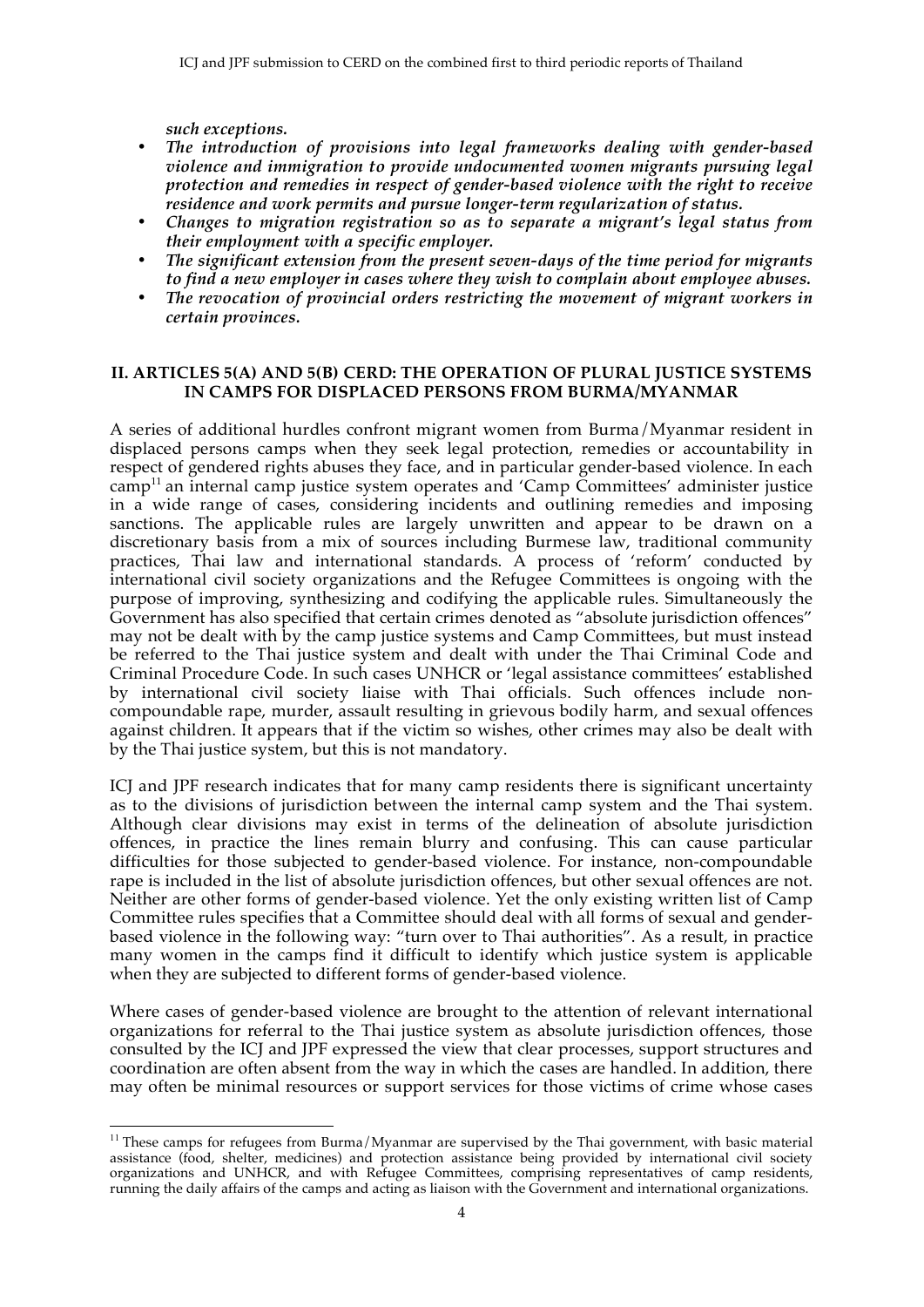are referred to the Thai justice system and who may require support throughout each step of a justice-seeking process. For example, it is unclear whether any counsellors are in place to support women interacting with the Thai justice system. In addition, practical needs that arise for women whose case is being dealt with by the Thai justice system are often overlooked. These needs include translation help, financial assistance, and safe and private accommodation when outside the camps.

Meanwhile, beyond absolute jurisdiction offences, the facilities in the camps to effectively enforce decisions by the internal camp justice system give rise to concern. There is often a lack of appropriate detention facilities in which to detain suspects or perpetrators. This can give rise to particularly extreme situations for women who are subjected to gender-based violence as a result of the nature of life in the camps where women cannot leave the vicinity of an alleged perpetrator. This can deter women from reporting incidents or seeking protection or remedies, as they will have significant fears of retribution and repeat violence from perpetrators who remain in proximity. In addition, it is unclear to what extent there is oversight of internal camp decisions and a meaningful possibility to appeal or seek review.

#### Recommendations:

The ICJ and JPF call on the Committee to urge the Government of Thailand to:

- *ii) Establish an effective process by which to ensure meaningful and ongoing consultation with women and representative organizations regarding access to justice in camps for displaced persons.*
- *iii) Establish an oversight body comprising important and relevant representatives, including of women's organizations and international organizations, to monitor case referrals from such camps to the Thai justice system.*
- *iv) Expedite the preparation of a cohesive set of rules to govern internal camp justice processes and in this context ensure meaningful consultation with women's representatives on draft rules. Develop interim guidelines and rules to be applied in the meantime. Ensure transparency and awareness raising initiatives regarding the development of new rules.*
- *v) Provide training and ongoing education on women's rights and justice requirements to relevant actors in the camps, including Camp Committees, security officers and section leaders.*
- *vi) Increase the financial and human resources available to support victim's engagement with the Thai justice system. Improve the facilities available in camps to enforce decisions and detain perpetrators.*

#### **III. ARTICLES 5(A) AND 5(B) CERD: THE OPERATION OF FORMAL AND INFORMAL PLURAL JUSTICE SYSTEMS FOR MALAYU MUSLIMS IN THE SOUTHERN BORDER PROVINCES**

Since 1946, Thai law has specified that in the Southern Provinces of Pattani, Narathiwat, Yala and Satun, in the determination of civil cases concerning family and inheritance matters, and where both parties are Muslim, Courts of first-instance shall apply Islamic family and inheritance law, instead of the relevant provisions of the Thai Civil  $\&$  Commerical Code.<sup>12</sup> It establishes a system whereby Datoh Justices join the Court of first-instance for consideration and determination of the case and provide the Court with an interpretation of relevant Islamic law principles and their application to the circumstances at hand.13 As a result,

!!!!!!!!!!!!!!!!!!!!!!!!!!!!!!!!!!!!!!!!!!!!!!!!!!!!!!!

<sup>&</sup>lt;sup>12</sup> The Act of Implementation of Islamic laws in Pattani, Narathiwat, Yala and Satun Provinces B.E. 2489 (1946), Section 3

<sup>&</sup>lt;sup>13</sup> The Act on the Implementation of Islamic laws in Pattani, Narathiwat, Yala and Satun Provinces B.E. 2489 (1946), Section 4.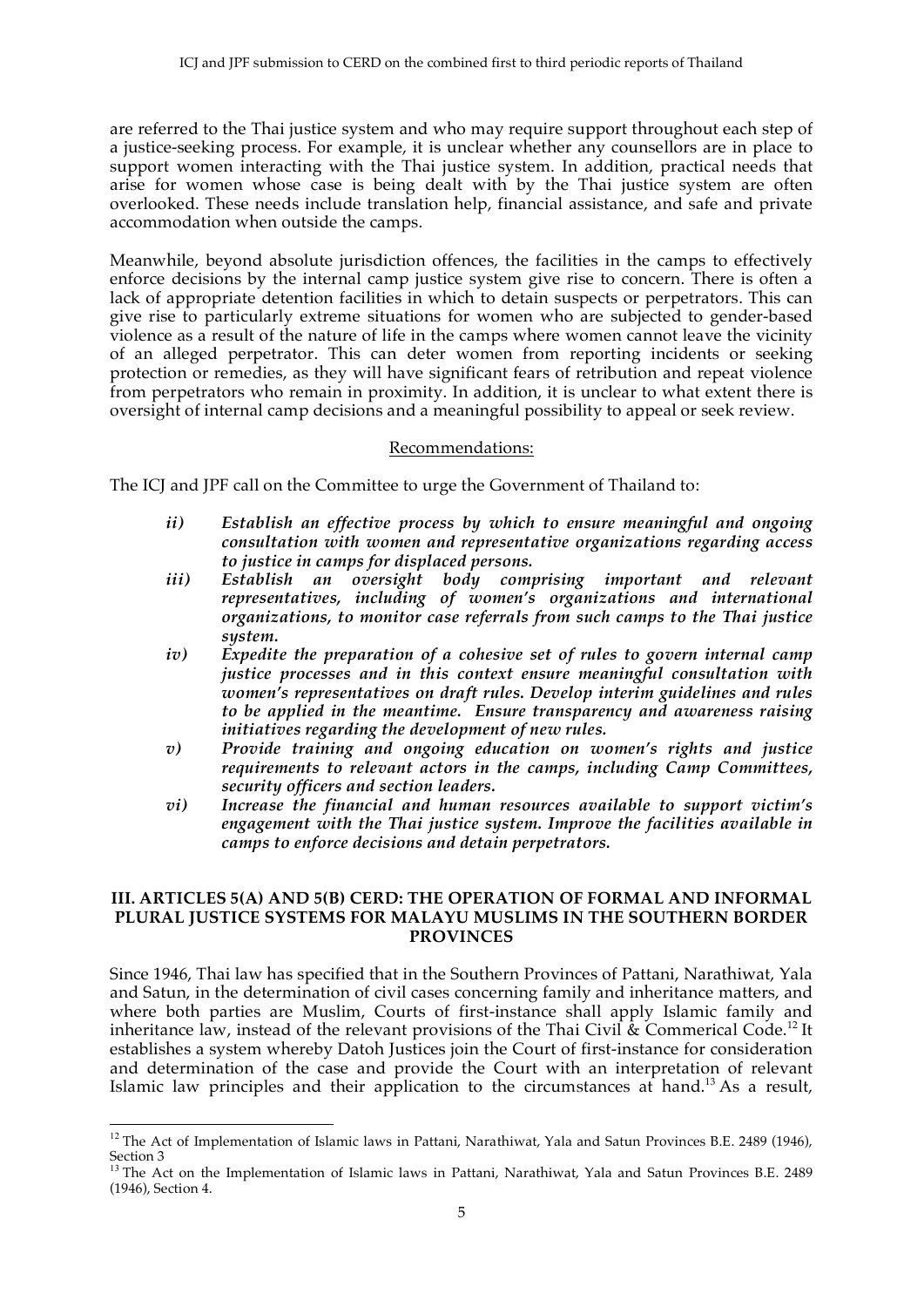Islamic law principles, rather than the provisions of the Thai Civil & Commerical Code, apply in relation to matters such as marriage, divorce, determinations of personal status and inheritance.

In this context, ICJ and JPF research indicates that women members of the Malayu Muslim ethnic minority face certain specific difficulties in seeking to enforce their rights or access legal protection and remedies.

For example, different rules regarding marriage, divorce and inheritance are currently applied to men and women under the system which may result in gender inequality and discrimination. Many of those consulted by the ICJ and JPF indicated that when Malayu Muslim women in the provinces wish to seek a divorce, they typically do not pursue an application for divorce. Rather, they will ask male relatives to encourage their husbands to divorce them, will pay their husbands to do so or will seek to provoke their husbands to divorce them at their own initiative. This is because prevailing interpretations grant men a unilateral right to pronounce a divorce, whereas women must seek disolution of marriage in Court and only with reference to certain limited grounds. It is unclear whether there have been any instances where, following divorce, women have sought to claim or enforce maintenance rights in Court. In addition, the regular denial of equal inheritance rights to wives and daughters can have significant repercussions in a society where many women are the primary family caregivers and breadwinners, often due to "disappearances", killings and detentions of male relatives.

In addition there appears to be a lack of objective, transparent, and accessible information as to the content of relevant legal rights and obligations. It is unclear whether there exists any official codification of the relevant tenets and rules of Islamic law and the way in which they will be interpreted and applied in the provinces. This means that in practice the interpretation of what the applicable principles are and what remedy they dictate in a particular situation is based solely on the discretion and relevant interpretation adopted by an individual Justice Datoh. As a result, basic rule of law requirements and general principles of law regarding legality and legal certainty appear to be absent. Such requirements necessitate that legal obligations and entitlements are delineated in a manner which is sufficiently accessible, precise and foreseeable, such as to enable individuals to foresee the consequences of their action. The guiding principle is that individuals must be able to regulate their conduct with a reasonable degree of certainty as to the legal consequences of acting one way rather than another. In addition, although once a case has been dealt with by the Court of first instance the matter may be appealed to the Thai Court of Appeal, it does not appear such appeals are regularly approved. As such it appears that crucial oversight mechanisms, involving scrutiny by senior Courts, are not felt to be available in practice.

ICJ and JPF research points to significant levels of confusion as to the limits of Islamic law jurisdiction in the provinces. The distinctions between what is required as a matter of law and what is simply a prevailing religious or social approach to a particular issue appear to be blurred in some instances. This appears to carry significant adverse impacts for women's access to legal protection and remedies beyond civil law matters, for example in relation to domestic violence and marital rape. In many instances it appears from ICJ and JPF consultations that many women who have suffered domestic violence were unaware of legal remedies available to them under the Thai Criminal Code or the Domestic Violence Victim Protection Act. In addition, prevailing interpretations of religious principles in the provinces appear to be that women cannot refuse to have sex with their husbands and that sexual violence in marriage is not a matter that can be addressed by external interlocutors. As a result, there is often a mistaken assumption that such instances are outside the protection of the law or that Islamic law is applicable in such cases. In fact, domestic violence and instances of martial rape are crimes subject to Thai criminal law. Often, in order to escape domestic violence, Malayu Muslim women in the provinces appear to either physically leave the area or seek to convince their husband to divorce them.